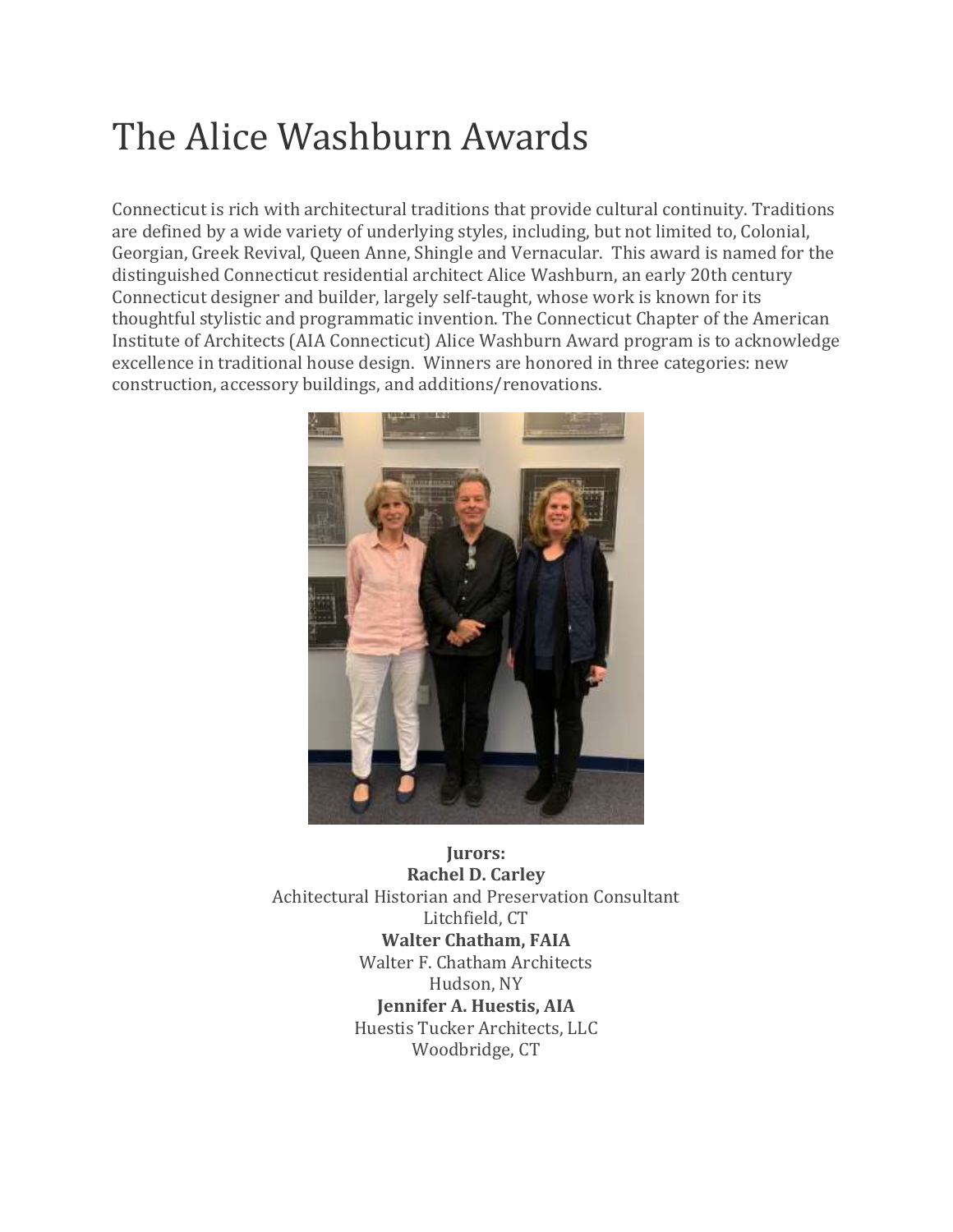### **2019 Awards Additions/Renovations**





Connecticut Farmhouse / David D. Harlan Architects, LLC Photo Credit: Property Owner

This original 1800's Farmhouse located on Buttery Road, once part of a larger dairy farm. The farmhouse shell, stone foundation, some flooring and mantle remained. After years of idiosyncratic additions, we re-imagined a unified home, emphasizing the farmhouse character and materiality. We analyzed the sequence and flow of the public and private spaces into a "Connected Farmhouse". Porches added for scale and transition to layer and clue new pathways.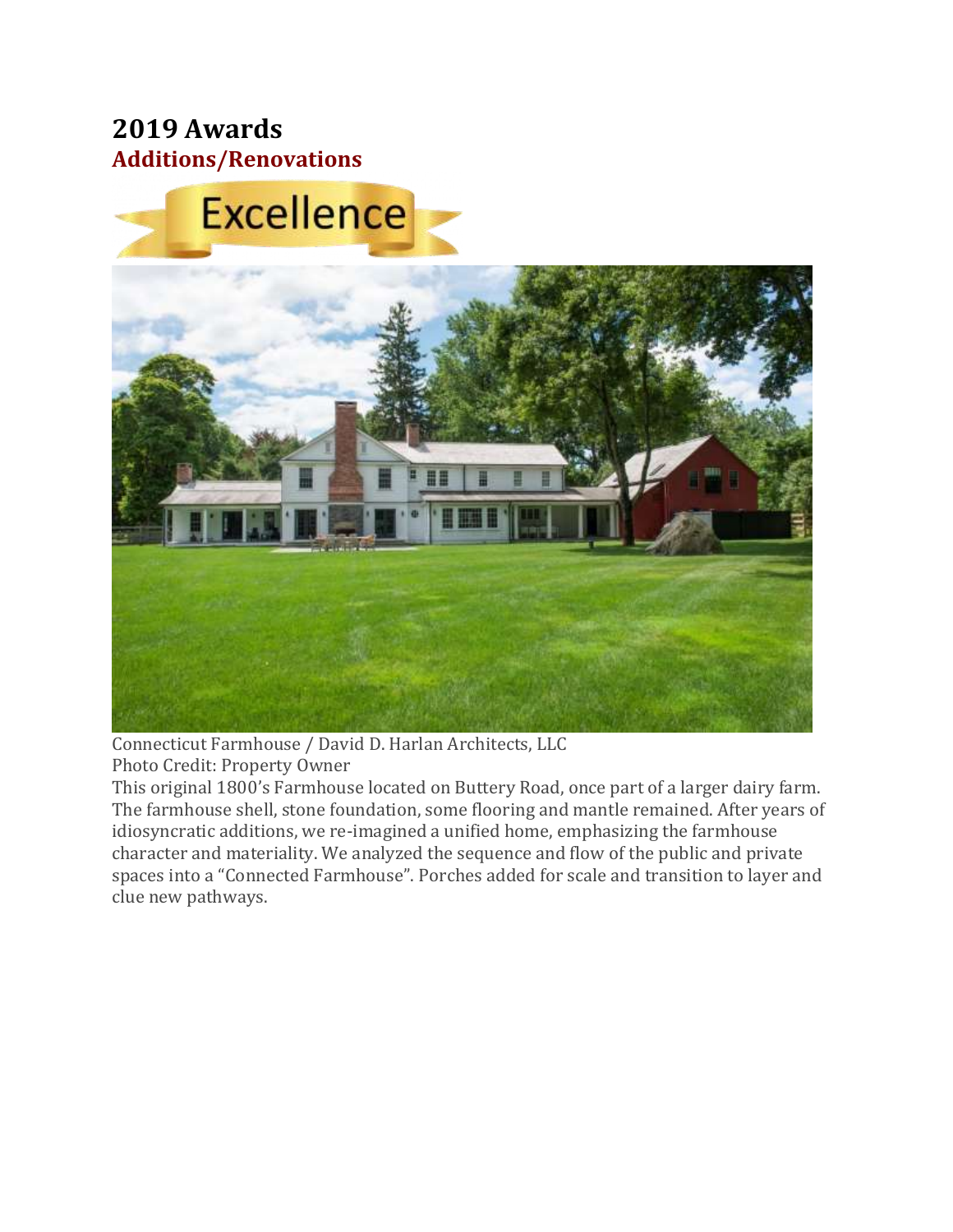



Norman Cottage / Reese Owens Architects Photo Credit: Michael Bowman Photography

This French Eclectic cottage, built in 1931, is a former residence of renowned architect Philip Goodwin, who is known to have designed its 1953 additions, and is suspected to have designed the original cottage. In the spirit of Goodwin's pinwheel design, the addition extends an existing gable to create a live-in kitchen where his original façade is preserved within the space. The addition presents a long, low wall to the house's formal entry court, finishing with the integration of the original pump house. On the lower, southern side, a new hipped roof covers a family entry, laundry, and mudroom aka dog room, and wraps a kitchen garden. The original kitchen is repurposed as a book collector's library.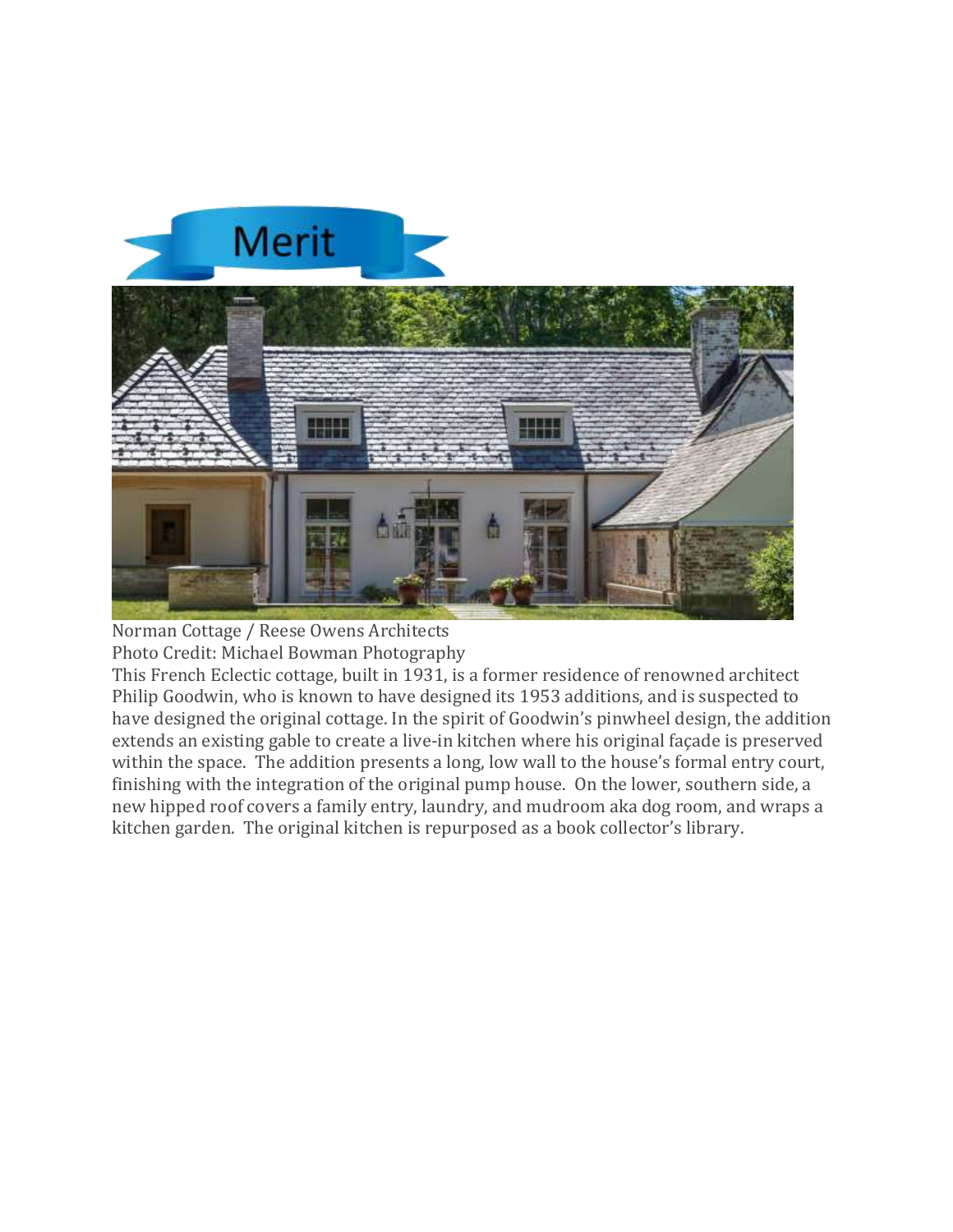#### **Accessory Buildings**



New Old Barn / Haver & Skolnick Architects Photo Credit: Robert Benson Photography

The clients had purchased a scenic 88-acre farm as a weekend retreat. The property was blessed with a series of distinguished antique barns but was cursed with a suburban 1960's garage. The clients asked the architects to create a "new old barn" which would complement the surrounding antique structures and serve as a home to two much-loved antique cars.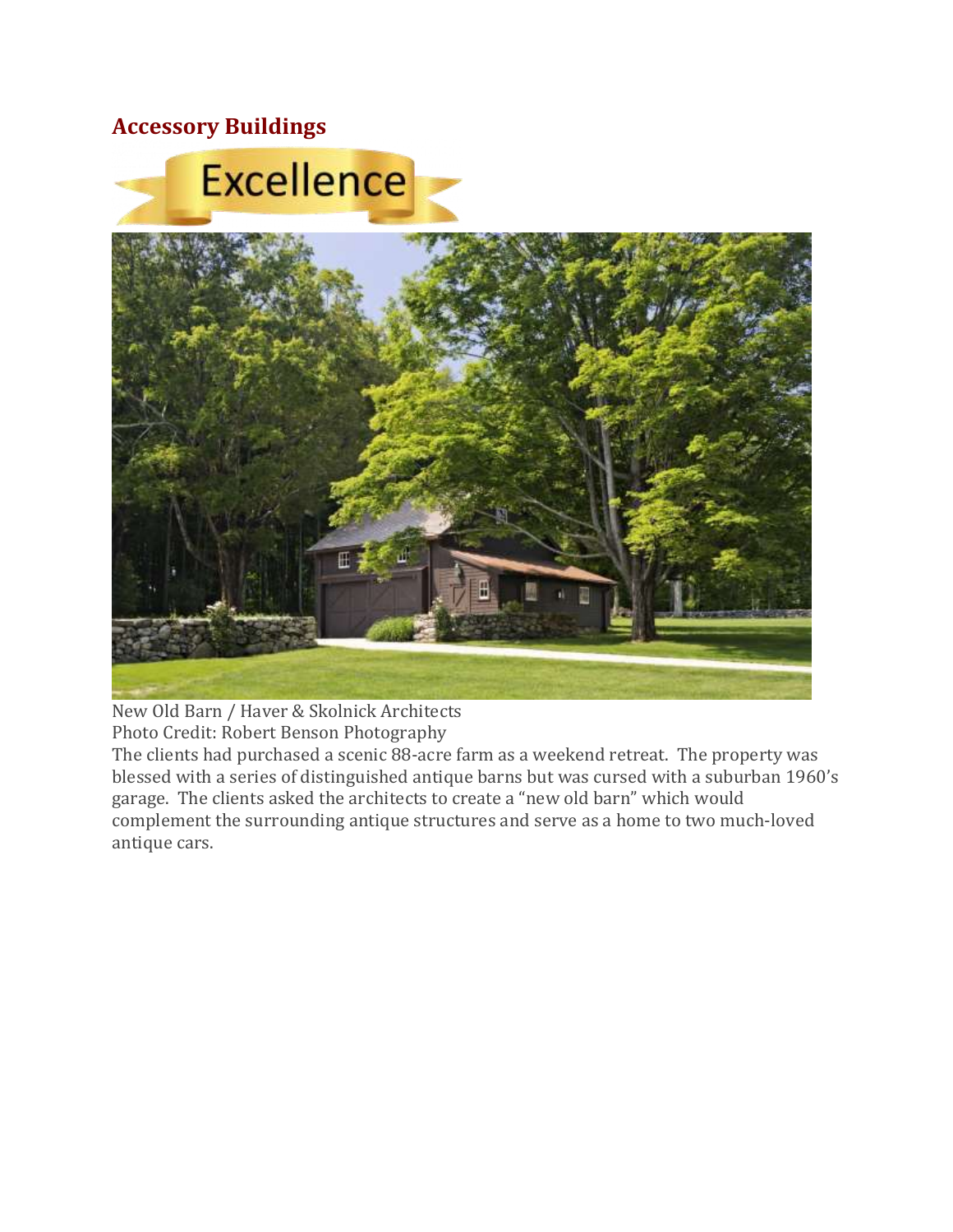## **Special Commendation for Sensitivity to Preservation:**



Gores Pavilion / William D. Earls AIA Architect Photo Credit: William D. Earls

The Gores Pavilion for the Arts in Irwin Park was originally a pool house designed by Landis Gores, one of the "Harvard Five" architects, for the Irwin family. The Irwin estate was purchased by the town of New Canaan to be used as a public park. A group of preservationists, under the auspices of The New Canaan Historical Society, raised private donations for the buildings restoration. The program was to create a period mid-century modern room and art galleries devoted to modern art and open to the public.